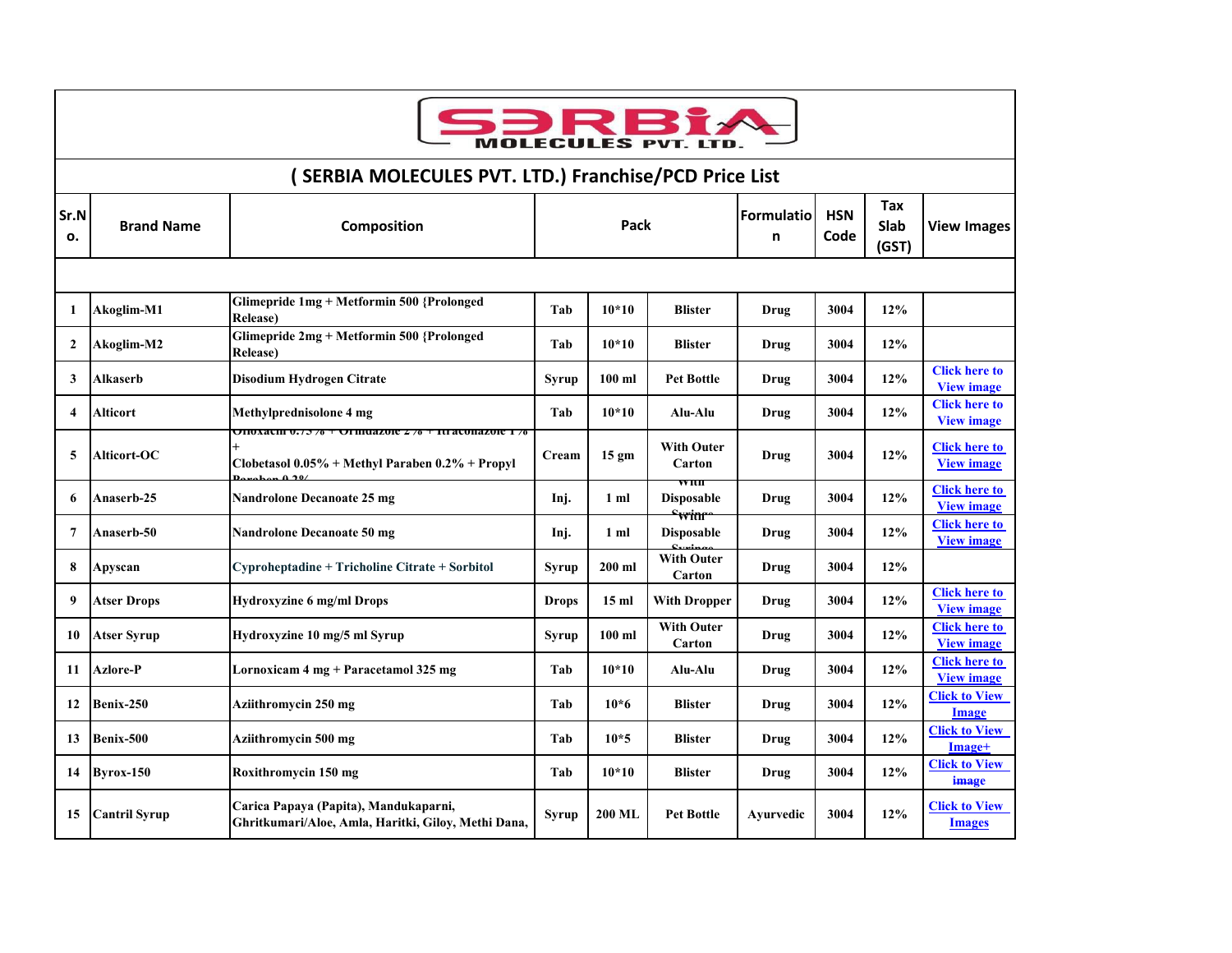| 16 | Cantril Tab.              | Carica Papaya 1100 mg + Tinospora Cordifolia 50<br>mg + Goat Milk 50 mg + Amla 20 mg + tulsi 10 mg +<br>Bharingraj 10 mg + Punarnaya 10 mg + Makoy 10 mg              | Tab           | $10*1*10$<br>Mono        | <b>Blister</b>              | Ayurvedic | 3004 | 12% | <b>Click to View</b><br>image        |
|----|---------------------------|-----------------------------------------------------------------------------------------------------------------------------------------------------------------------|---------------|--------------------------|-----------------------------|-----------|------|-----|--------------------------------------|
| 17 | Cefectra-500              | Ceftriaxone 500mg                                                                                                                                                     | Inj.          | 1 Vial                   | With WFI                    | Drug      | 3004 | 12% | <b>Click to View</b><br>image        |
| 18 | Cefectra-1 GM             | Ceftriaxone 1 gm                                                                                                                                                      | Inj.          | 1 Vial                   | With WFI                    | Drug      | 3004 | 12% | <b>Click to View</b><br>image        |
| 19 | Cefectra-S 375            | Ceftriaxone 250 mg+ Sulbactum 125 mg                                                                                                                                  | Inj.          | 1 Vial                   | With WFI                    | Drug      | 3004 | 12% | <b>Click to View</b><br>image        |
| 20 | Cefectra-S 750            | Ceftriaxone 500 mg+ Sulbactum 250 mg                                                                                                                                  | Inj.          | 1 Vial                   | With WFI                    | Drug      | 3004 | 12% | <b>Click to View</b><br>image        |
| 21 | Cefectra-S <sub>1.5</sub> | Ceftriaxone 1 gm+ Sulbactum 500 mg                                                                                                                                    | Inj.          | 1 Vial                   | With WFI                    | Drug      | 3004 | 12% | <b>Click to View</b><br>image        |
| 22 | Cefectra-T                | Ceftriaxone 1 gm+ Tazobactum 125 mg                                                                                                                                   | Inj.          | 1 Vial                   | With WFI                    | Drug      | 3004 | 12% | <b>Click to View</b><br>image        |
| 23 | Cerfix-100 DT             | <b>Cefixime 100 mg Dispersible Tablets</b>                                                                                                                            | Tab           | $10*10$                  | Alu-Alu                     | Drug      | 3004 | 12% | <b>Click to View</b><br>image        |
| 24 | Cerfix-200 LB             | Cefixime 200 mg + Lactic Acid Bacillus 60 Million<br>Spores                                                                                                           | Tab           | $10*10$                  | Alu-Alu                     | Drug      | 3004 | 12% | <b>Click to View</b><br>image        |
| 25 | Cerfix-O                  | Cefixime 200 mg+ Ofloxacin 200 mg Tablets                                                                                                                             | Tab           | $10*10$                  | Alu-Alu                     | Drug      | 3004 | 12% | <b>Click to View</b><br>image        |
| 26 | Condreal                  | Chongoith Suiphate 200 mg + Conagen i epilge 40<br>$mg + Vit.C$ 35 mg + Sodium Hyaluronate 30 mg +<br><b>Rose Hip</b>                                                 | Tab           | $10*1*10$                | Alu-Alu                     | Food      | 2106 | 18% | <b>Click to View</b><br>image        |
| 27 | Defadol Inj.              | Diclofenac Sodium 75 mg                                                                                                                                               | Inj.          | $5*1$ ml                 | <b>With Outer</b><br>Carton | Amp.      | 3004 | 12% | <b>Click to View</b><br>image        |
| 28 | Defril-6                  | <b>Deflazacort 6mg Tablets</b>                                                                                                                                        | Tab           | $10*10$                  | Alu-Alu                     | Drug      | 3004 | 12% | <b>Click to View</b><br>image        |
| 29 | Defril Susp.              | Deflazacort 6mg/5 ml                                                                                                                                                  | Susp.         | 30 ml                    | <b>With Outer</b><br>Carton | Drug      | 3004 | 12% | <b>Click to view</b><br>image        |
| 30 | <b>Doxytex</b>            | рохуганине мессипате то пірт і угіцохине то пірт<br>Folic                                                                                                             | Tab           | $10*10$                  | <b>Blister</b>              | Drug      | 3004 | 12% | <b>Click to View</b><br>image        |
| 31 | <b>Ecobone Syrup</b>      | Calcium Carbonate eq.to Elemental Calcium 250 mg<br>+ Vitamin D3 180 I.U. + Magnesium Hydroxide Eq.to<br>Magnesium 10 mg + Zinc Sulphate Eq.to Elememtal<br>Zinc 8 mg | Syrup         | $200$ ml                 | <b>With Outer</b><br>Carton | Food      | 2106 | 18% | <b>Click to View</b><br><u>image</u> |
| 32 | <b>Ecobone Tab</b>        | Calcium Citrate 1000 mg+ Vitamin D3 200 IU+<br>Magnesium 100 mg+ Zinc 4 mg                                                                                            | Tab           | $10*10$                  | <b>Blister</b>              | Drug      | 3004 | 12% | <b>Click to View</b><br>image        |
| 33 | <b>Ecobone Tab</b>        | Calcium Citrate 1000 mg+ Vitamin D3 200 IU+<br>Magnesium 100 mg+ Zinc 4 mg                                                                                            | Tab           | $3*10$<br>Mono           | <b>Blister</b>              | Food      | 2106 | 18% | <b>Click to View</b><br>image        |
| 34 | <b>Ecobone Plus Tab</b>   | L-Methylfolate+ Vitamin K2-7+ Methylcobalamin+<br>Calcium Citrate Maleate+ Calcitriol+ Omega-3 Fatty<br>Acid+ Pyridoxal-5 Phosphate+ Lycopene                         | Tab           | $1*10$<br>Mono<br>Carton | Alu-Alu                     | Food      | 2106 | 18% | <b>Click to View</b><br>Image        |
| 35 | <b>Ecobone-D3 Sachet</b>  | Cholecalciferol 60000 IU                                                                                                                                              | <b>Sachet</b> | $10*1*4$                 | Sachet                      | Food      | 2106 | 18% | <b>Click to View</b><br>image        |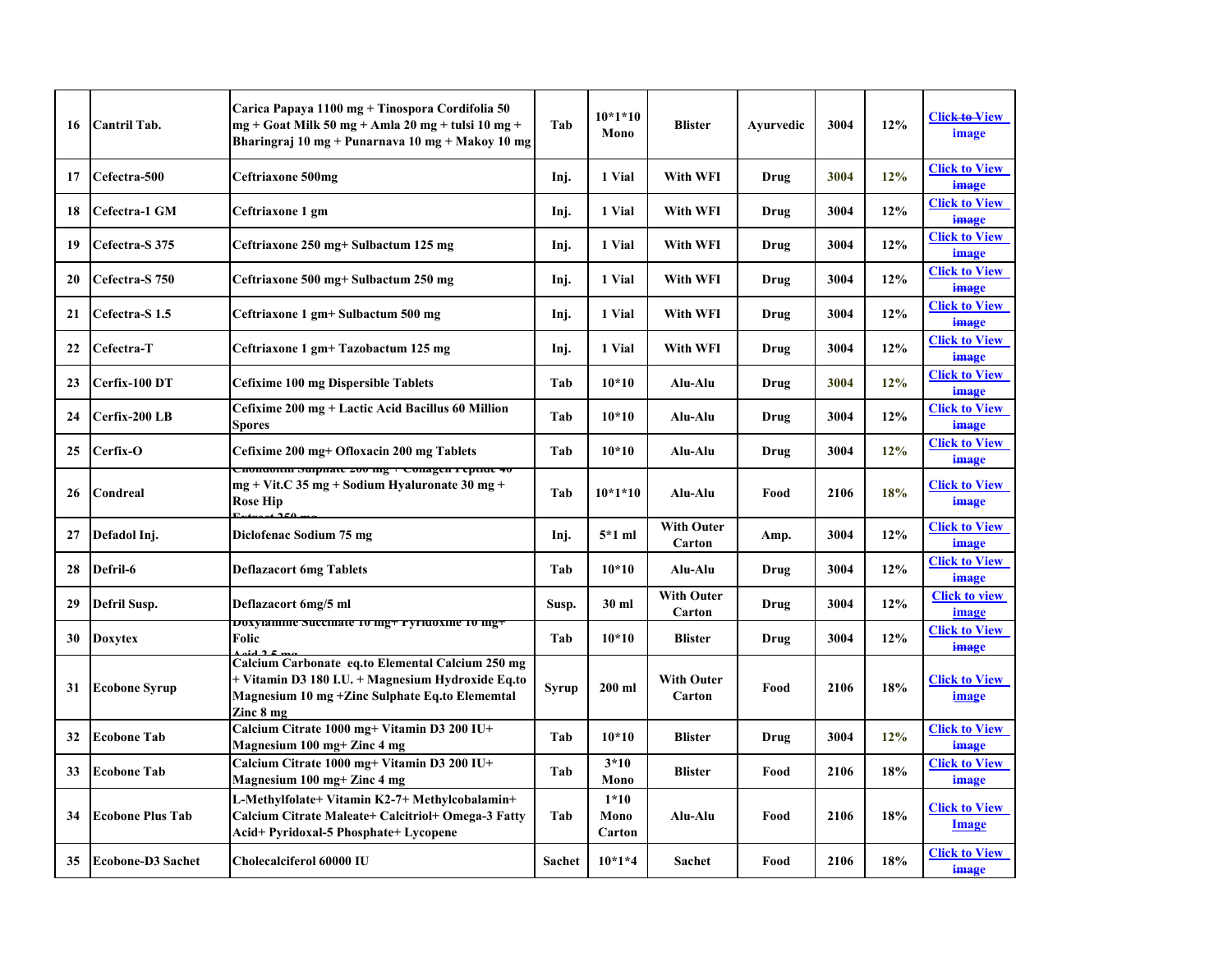| 36 | Ecobone-D3 Cap             | Cholecalciferol 60000 IU (In Drug formulation)                                                                                         | Soft Gel<br>Cap             | $1*4*10$<br>Mono | <b>Blister</b>                     | Drug | 3004 | 12% | <b>Click to View</b><br>image        |
|----|----------------------------|----------------------------------------------------------------------------------------------------------------------------------------|-----------------------------|------------------|------------------------------------|------|------|-----|--------------------------------------|
| 37 | Ecobone-D3 (Nano<br>Shots) | Cholecalciferol 60000 IU (In Drug formulation)                                                                                         | <b>Nano</b><br><b>Shots</b> | 4*1*5 ml         | <b>With Outer</b><br><b>CArton</b> | Drug | 3004 | 12% | <b>Click to View</b><br>Image        |
| 38 | <b>Effective-250</b>       | Cefuroxime Axetil 250 Mg                                                                                                               | Tab                         | $10*10$          | Alu-Alu                            | Drug | 3004 | 12% | <b>Click to View</b><br>image        |
| 39 | Effective-500              | Cefuroxime Axetil 500 Mg                                                                                                               | Tab                         | $10*10$          | Alu-Alu                            | Drug | 3004 | 12% | <b>Click to View</b><br>image        |
| 40 | <b>Effective-CV 625</b>    | Cefuroxime Axetil 500 Mg +Clavulanic Acid 125mg                                                                                        | Tab                         | $10*1*6$         | <b>Aluminium</b><br>Foil           | Drug | 3004 | 12% | Click to View<br>image               |
| 41 | Enryte                     | Energy Drink                                                                                                                           | Sachet                      | $100 \text{ gm}$ | <b>With Outer</b><br>Carton        | Food | 2936 | 18% | <b>Click to View</b><br>image        |
| 42 | Erifix-CV 375 Tablet       | Amoxycillin 250mg + Clavulanic Acid 125mg                                                                                              | Tab                         | $10*6$           | <b>Aluminium</b><br>Foil           | Drug | 3004 | 12% | <b>Click to View</b><br>image        |
| 43 | <b>Erifix-CV Tablet</b>    | Amoxycillin 500mg + Clavulanic Acid 125mg                                                                                              | Tab                         | $10*6$           | <b>Aluminium</b><br>Foil           | Drug | 3004 | 12% | <b>Click to View</b><br><b>image</b> |
| 44 | <b>Erifix-CV Dry Syp.</b>  | AMOXYCHIIII 2001112 + Ciavuianic Aciu 20.51112 with<br>distilled                                                                       | Dry Syp                     | 30 ml            | <b>With Outer</b><br>Carton        | Drug | 3004 | 12% | <b>Click to View</b><br>image        |
| 45 | Erifix-CV Forte            | <del>AfifôXyennii 400nig + Ciavuianic Aciu 57nig with</del><br>distilled                                                               | Dry Syp                     | 30 ml            | <b>With Outer</b><br>Carton        | Drug | 3004 | 12% | <b>Click to View</b><br>image        |
| 46 | Erolfy-OZ                  | Ofloxacin 200 mg+ Ornidazole 500mg                                                                                                     | Tab                         | $10*10$          | <b>Blister</b>                     | Drug | 3004 | 12% | <b>Click to View</b><br>image        |
| 47 | <b>Erolfy-M Dry Syp.</b>   | onoxacin əv mg + ivietromuazoie 120 mg<br>Simethicone                                                                                  | Susp.                       | 60 ml            | <b>With Outer</b><br>Carton        | Drug | 3004 | 12% | <b>Coming Soon</b>                   |
| 48 | <b>Eripod Dry Syp.</b>     | Cefpodoxime 50 mg with distilled water                                                                                                 | Dry Syp                     | 30 ml            | <b>With Outer</b><br>Carton        | Drug | 3004 | 12% | <b>Click to View</b><br>image        |
| 49 | Eripod-100 Dry Syp.        | Cefpodoxime 100 mg with distilled water                                                                                                | Dry Syp                     | 30 ml            | <b>With Outer</b><br>Carton        | Drug | 3004 | 12% | <b>Click to View</b><br>image        |
| 50 | Eripd-100 DT               | Cefpodoxime 100 mg Dispersible Tablets                                                                                                 | Tab                         | $10*10$          | Alu-Alu                            | Drug | 3004 | 12% | <b>Click to View</b><br>image        |
| 51 | Eripd-200 DT               | Cefpodoxime 200 mg Dispersible Tablets                                                                                                 | Tab                         | $10*10$          | Alu-Alu                            | Drug | 3004 | 12% | <b>Click to View</b><br>image        |
| 52 | <b>Eripod-CV Dry Syp.</b>  | Cefpodoxime 50 mg+Clavulanic Acid 31.25mg with<br>distilled water                                                                      | Dry Syp                     | 30 ml            | <b>With Outer</b><br>Carton        | Drug | 3004 | 12% | <b>Click to View</b><br>image        |
| 53 | Eripod-CV Tab.             | Cefpodoxime 200 mg+Clavulanic Acid 125mg                                                                                               | Tab                         | $6*10$           | <b>Aluminium</b><br>Foil           | Drug | 3004 | 12% | <b>Click to View</b><br>image        |
| 54 | <b>Etoquit-Plus</b>        | Etoricpxib 60 mg + Thiocolchicoside 4 mg                                                                                               | Tab                         | $10*10$          | Alu-Alu                            | Drug | 3004 | 12% | <b>Click to View</b><br>image        |
| 55 | Febista Cap.               | Cardonyi iron 100 mg ⊤ гонс Aciu 1.5 mg ⊤<br>уцашш<br><b>B12</b><br>$\overline{\phantom{a}}$                                           | Cap                         | $10*10$          | <b>Blister</b>                     | Drug | 3004 | 12% | <b>Click to View</b><br>Image        |
| 56 | Febista-XT Syp.            | Each 5ml contains Ferrous Ascorbate eq.to Elemental<br>iron 30mg+ Folic Acid 500 mcg<br>rerrous Ascorbate roo mg+ronc Acid 1.5 mg +zmc | Syp                         | 150 ml           | <b>With Outer</b><br>Carton        | Drug | 3004 | 12% | <b>Click to View</b><br>image        |
| 57 | Febista-XT Tab             | 22.5                                                                                                                                   | Tab                         | $10*10$          | Alu-Alu                            | Food | 2106 | 18% | <b>Click to View</b><br><b>image</b> |
| 58 | <b>Febulink-40</b>         | Febuxostat 40 mg                                                                                                                       | Tab                         | $10*10$          | Alu-Alu                            | Drug | 3004 | 12% | <b>Click to View</b><br><b>image</b> |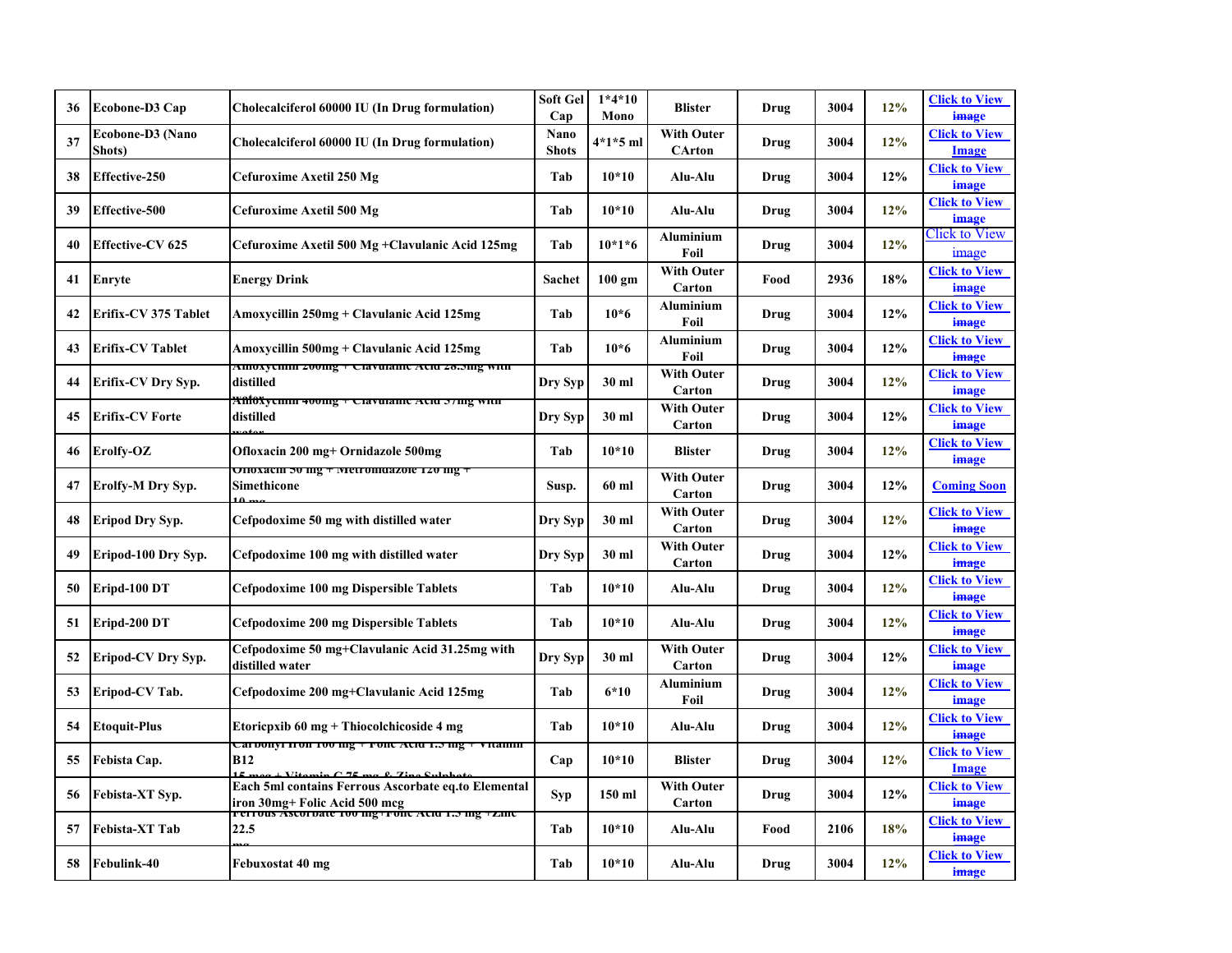| 59 | <b>Febulink-80</b>                   | Febuxostat 80 mg                                                                                                                                                                | Tab         | $10*10$   | Alu-ALu                     | Drug      | 3004 | 12%    | <b>Click to View</b><br>image |
|----|--------------------------------------|---------------------------------------------------------------------------------------------------------------------------------------------------------------------------------|-------------|-----------|-----------------------------|-----------|------|--------|-------------------------------|
| 60 | <b>Glufact Tab.</b>                  | Diacerine 50mg+ Glucosamine 750mg+ Condroitin<br>200mg+ Vitamin D3 200IU                                                                                                        | Tab         | $10*1*10$ | Alu-Alu                     | Food      | 2106 | 18%    | <b>Click to View</b><br>image |
| 61 | <b>Glufact Tab. (Bottle</b><br>Pack) | Diacerine 50mg+ Glucosamine 750mg+ Condroitin<br>200mg+ Vitamin D3 200IU                                                                                                        | Tab         | $1*30$    | <b>Pet Bottle</b>           | Food      | 2106 | 18%    | <b>Click to View</b><br>image |
| 62 | Itreez 100 Cap.                      | Itraconazole 100 mg                                                                                                                                                             | Cap         | $10*4$    | <b>Blister</b>              | Drug      | 3004 | 12%    |                               |
| 63 | Itreez 200 Cap.                      | Itraconazole 200 mg                                                                                                                                                             | Cap         | $10*1*4$  | <b>Blister</b>              | Drug      | 3004 | 12%    | <b>Click to View</b><br>image |
| 64 | Ketoserb-10 DT                       | <b>Ketorolac 10mg Dispersible Tablets</b>                                                                                                                                       | Tab         | $10*10$   | Alu-Alu                     | Drug      | 3004 | 12%    |                               |
| 65 | Lebia-5                              | Levocetirizine 5 mg                                                                                                                                                             | Tab         | $10*10$   | Alu-Alu                     | Drug      | 3004 | 12%    | <b>Click to View</b><br>image |
| 66 | Lebia-AX Syp.                        | Levocetirizine 2.5 mg+ Ambroxol 30 mg                                                                                                                                           | Syp.        | $100$ ml  | <b>With Outer</b><br>Carton | Drug      | 3004 | 12%    | <b>Click to View</b><br>image |
| 67 | Lebia-M Kid Syrup                    | Levocetirizine 2.5 mg+ Montelukast 4 mg                                                                                                                                         | Syp.        | 60 ml     | <b>With Outer</b><br>Carton | Drug      | 3004 | 12%    | <b>Click to View</b><br>image |
| 68 | Lebia-M Kid Tab                      | Levocetirizine 2.5 mg + Montelukast 5 mg                                                                                                                                        | Tab         | $10*10$   | Alu-Alu                     | Drug      | 3004 | 12%    | <b>Click to View</b><br>image |
| 69 | <b>Lebia-M</b>                       | Levocetirizine 5 mg+ Montelukast 10 mg                                                                                                                                          | Tab         | $10*10$   | Alu-Alu                     | Drug      | 3004 | 12%    | <b>Click to View</b><br>image |
| 70 | Linzoser-600                         | Linezolid 600 mg                                                                                                                                                                | Tab         | $10*1*6$  | Alu-Alu                     | Drug      | 3004 | 12%    | <b>Click to View</b><br>image |
| 71 | Liveta Tab.                          | Shymarm 140 mg + Lectumi 325 mg + L-Ormunne L-<br>Aspartate 170 mg + Niacinamide 15 mg + Pantothenic<br>Acid 5 mg + Vit.B1 1.2 mg + Vit.B2 1.4 mg + Vit.B6<br>1.6 <sub>mg</sub> | Tab         | $10*10$   | Alu-Alu                     | Food      | 2106 | 18%    | <b>Click to View</b><br>Image |
| 72 | Liveta DS Syrup (Sugar<br>free)      | Ayurvedic Liver Tonic                                                                                                                                                           | Syp.        | $200$ ml  | <b>With Outer</b><br>Carton | Ayurvedic | 3004 | 12%    | <b>Click to View</b><br>image |
| 73 | <b>Lorist-AX 5</b>                   | Loratadine 5 mg+ Ambroxol 60 mg                                                                                                                                                 | Tab         | $10*10$   | <b>Blister</b>              | Drug      | 3004 | 12%    | <b>Click to View</b><br>image |
| 74 | Mefrid-P                             | <b>Mefenamic Acid 100mg Dsipersible Tablets</b>                                                                                                                                 | Tab         | $10*10$   | <b>Blister</b>              | Drug      | 3004 | 12%    |                               |
| 75 | Mefrid-250                           | Nefenamic Acid 250mg Tablets                                                                                                                                                    | Tab         | $10*10$   | <b>Blister</b>              | Drug      | 3004 | 12%    |                               |
| 76 | <b>Nasyle Tab</b>                    | Nimesulide 100 mg+ Paracetamol 325 mg                                                                                                                                           | Tab         | $10*10$   | <b>Blister</b>              | Drug      | 3004 | 12%    | <b>Click to View</b><br>image |
| 77 | <b>Nasyle Cold</b>                   | Cetirizine 5 mg+ Phenylephrine 5 mg + PCM 325 mg                                                                                                                                | Tab         | $10*10$   | <b>Blister</b>              | Drug      | 3004 | $12\%$ | <b>Click to View</b><br>image |
| 78 | <b>Nasyle Cold Suspension</b>        | Each 5ml contains: Chlorpheniramine 1mg +<br>Phenylephrine $5 \text{ mg} + \text{PCM } 125 \text{ mg}$                                                                          | <b>Susp</b> | 60 ml     | <b>With Outer</b><br>Carton | Drug      | 3004 | 12%    | <b>Click to View</b><br>image |
| 79 | <b>Nasyle Cold DS</b><br>Suspension  | Each 5ml contains: Chlorpheniramine 2mg +<br>Phenylephrine $5 \text{ mg} + \text{PCM } 250 \text{ mg}$                                                                          | <b>Susp</b> | 60 ml     | <b>With Outer</b><br>Carton | Drug      | 3004 | 12%    | <b>Click to View</b><br>image |
| 80 | Nasyle-D Tab.                        | Paracetamol 500 mg + Domperidone 10 mg                                                                                                                                          | Tab         | $10*10$   | <b>Blister</b>              | Drug      | 3004 | 12%    | <b>Click to view</b><br>image |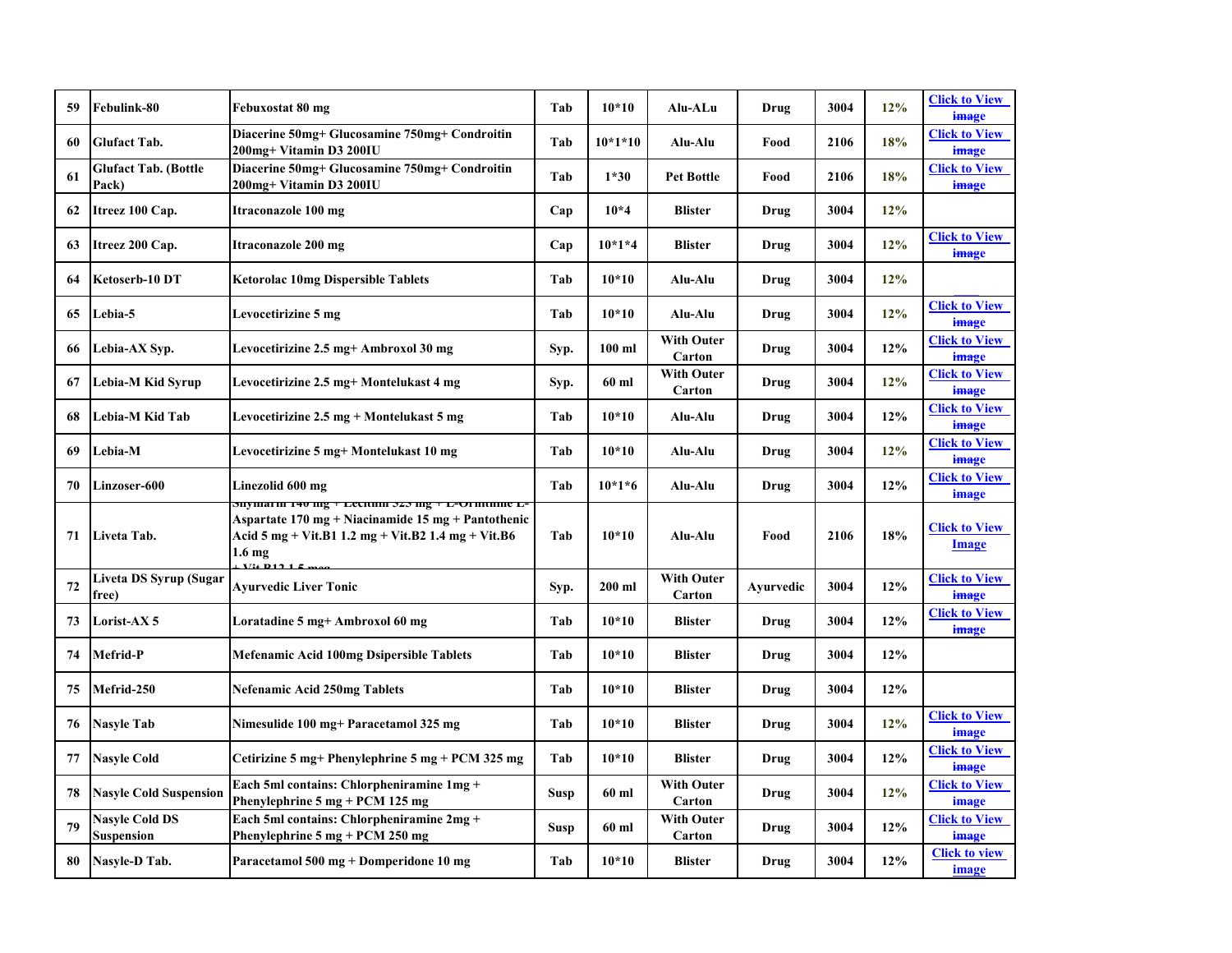|     |                                                           | <b>Diciolenac э</b> о mg+1 агасеtаmог э2э mg+                                                                                 |                              |                 |                                |      |      |     |                                      |
|-----|-----------------------------------------------------------|-------------------------------------------------------------------------------------------------------------------------------|------------------------------|-----------------|--------------------------------|------|------|-----|--------------------------------------|
| 81  | <b>Nasyle-MR</b>                                          | Chlorzoxazone                                                                                                                 | Tab                          | $10*10$         | <b>Blister</b>                 | Drug | 3004 | 12% | <b>Click to View</b><br>image        |
| 82  | <b>Nasyle Nasal Spray</b>                                 | <b>Xylometazoline Nasal Solution 0.1%</b>                                                                                     | <b>Nasal</b><br><b>Spray</b> | 10 <sub>m</sub> | <b>With Outer</b><br>Carton    | Drug | 3004 | 12% | <b>Click to View</b><br>image        |
| 83  | <b>Nasyle-P Nasal Spray</b>                               | <b>Xylometazoline Nasal Solution 0.05%</b>                                                                                    | <b>Nasal</b><br><b>Spray</b> | 10 <sub>m</sub> | <b>With Outer</b><br>Carton    | Drug | 3004 | 12% | <b>Click to View</b><br>image        |
| 84  | <b>Nasyle-NS Nasal Spray</b>                              | <b>Normal Saline</b>                                                                                                          | <b>Nasal</b><br><b>Spray</b> | 10 <sub>m</sub> | <b>With Outer</b><br>Carton    | Drug | 3004 | 12% | <b>Click to View</b><br>image        |
| 85  | <b>Nasyle-SP</b>                                          | Aceclofenac 100 mg+ Paracetamol 325 mg+<br>Serratiopeptidase 15 mg                                                            | Tab                          | $10*10$         | Alu-Alu                        | Drug | 3004 | 12% | <b>Click to View</b><br>image        |
| 86  | <b>Nasyle Spas Drops</b>                                  | Simethicone $40 \text{ mg} + \text{Dil}$ Oil 0.005 ml + Fennel Oil<br>$0.0007$ ml per ml                                      | <b>Drops</b>                 | 30 ml           | <b>With Dropper</b>            | Drug | 3004 | 12% | <b>Click to view</b><br>image        |
| 87  | <b>Nasyle-Spas</b>                                        | Mefenamic Acid 250 mg+ Drotaverine 80 mg                                                                                      | Tab                          | $10*10$         | Alu-Alu                        | Drug | 3004 | 12% | <b>Click to View</b><br>image        |
| 88  | <b>Nasyle Suspension</b><br><b>(Without Outer Carton)</b> | Each 5ml contains: Mefenamic Acid 50 mg +<br>Paracetamol 125 mg                                                               | Susp                         | 60 ml           | <b>Without Outer</b><br>Carton | Drug | 3004 | 12% | <b>Click to View</b><br>image        |
| 89  | <b>Nasyle Suspension</b>                                  | Each 5ml contains: Mefenamic Acid 50 mg +<br>Paracetamol 125 mg                                                               | Susp                         | 60 ml           | <b>With Outer</b><br>Carton    | Drug | 3004 | 12% | <b>Click to View</b><br>image        |
| 90  | <b>Nasyle DS Suspemsion</b>                               | Each 5ml contains: Mefenamic Acid 100 mg +<br>Paracetamol 250 mg                                                              | Susp                         | 60 ml           | <b>With Outer</b><br>Carton    | Drug | 3004 | 12% | <b>Click to View</b><br>image        |
| 91  | Nutrinerve Inj.                                           | Methylcobalamine 1500 mcg (Dispo Pack)                                                                                        | Inj.                         | $1*2$ ml        | With<br><b>Disposable</b>      | Drug | 3004 | 12% | <b>Click to View</b><br>image        |
| 92  | <b>Nutrinerve Tab.</b>                                    | менгуковагание 1500 шкg+ ALA 100шg+ гонс<br>Acid<br>. D.2. 1.000 III. D.                                                      | Tab                          | $10*10$         | Alu-Alu                        | Food | 2106 | 18% | <b>Click to View</b><br>image        |
| 93  | <b>Nutrinerve-NT</b>                                      | Pregabalin 75 mg + Nortriptyline 10mg                                                                                         | Tab                          | $10*10$         | Alu-Alu                        | Drug | 2106 | 12% | <b>Click to View</b><br><b>Image</b> |
| 94  | <b>Nutrinerve Plus</b>                                    | Pregabalin 75 mg+Methylcobalamine 750 mcg                                                                                     | Cap                          | $10*10$         | Alu-Alu                        | Drug | 3004 | 12% | <b>Click to View</b><br>image        |
| 95  | Nutrinerve Plus Inj.                                      | Methylcobalamine 1500 mcg+Pyridoxine HCl 100mg+<br>Nicotinamide 100mg                                                         | Inj.                         | $5*2ml$         | Amp.                           | Drug | 3004 | 12% | <b>Click to View</b><br>image        |
| 96  | Odean Syp.                                                | Ondansetron 2 mg/5ml                                                                                                          | <b>Syp</b>                   | 30 ml           | <b>With Outer</b><br>Carton    | Drug | 3004 | 12% | <b>Click to View</b><br>image        |
| 97  | Odean Inj.                                                | <b>Ondansetron 4 mg</b>                                                                                                       | Inj.                         | $10*2$ ml       | Amp.                           | Drug | 3004 | 5%  | <b>Click to View</b><br>image        |
| 98  | <b>Odean-A GEL (Saunf)</b>                                | Each 10ml contains: Dried Aluminium Hydroxide Gel<br>250mg + Magnesium Hydroxide 250mg + Activated<br>Methylpolysiloxane 50mg | Susp                         | $170$ ml        | <b>Pet Bottle</b>              | Drug | 3004 | 12% | <b>Click to View</b><br>image        |
| 99  | Odean-LS                                                  | Rabeprazole 20 mg+ Levosulpiride 75 mg SR                                                                                     | Cap                          | $10*10$         | Alu-Alu                        | Drug | 3004 | 12% | <b>Click to View</b><br>image        |
| 100 | <b>Odean-MD</b>                                           | <b>Ondansetron 4 mg Mouth Dissolving Tablet</b>                                                                               | Tab                          | $10*10$         | <b>Blister</b>                 | Drug | 3004 | 12% | <b>Click to View</b><br>image        |
| 101 | <b>Odean-RD</b>                                           | Rabeprazole 20 mg+ Domperidone 30 mg SR                                                                                       | Cap                          | $10*10$         | Alu-Alu                        | Drug | 3004 | 12% | <b>Click to View</b><br>image        |
|     | 102 Olfy-200                                              | Ofloxacin 200 mg                                                                                                              | Tab                          | $10*10$         | Alu-Alu                        | Drug | 3004 | 12% | <b>Click to View</b><br>image        |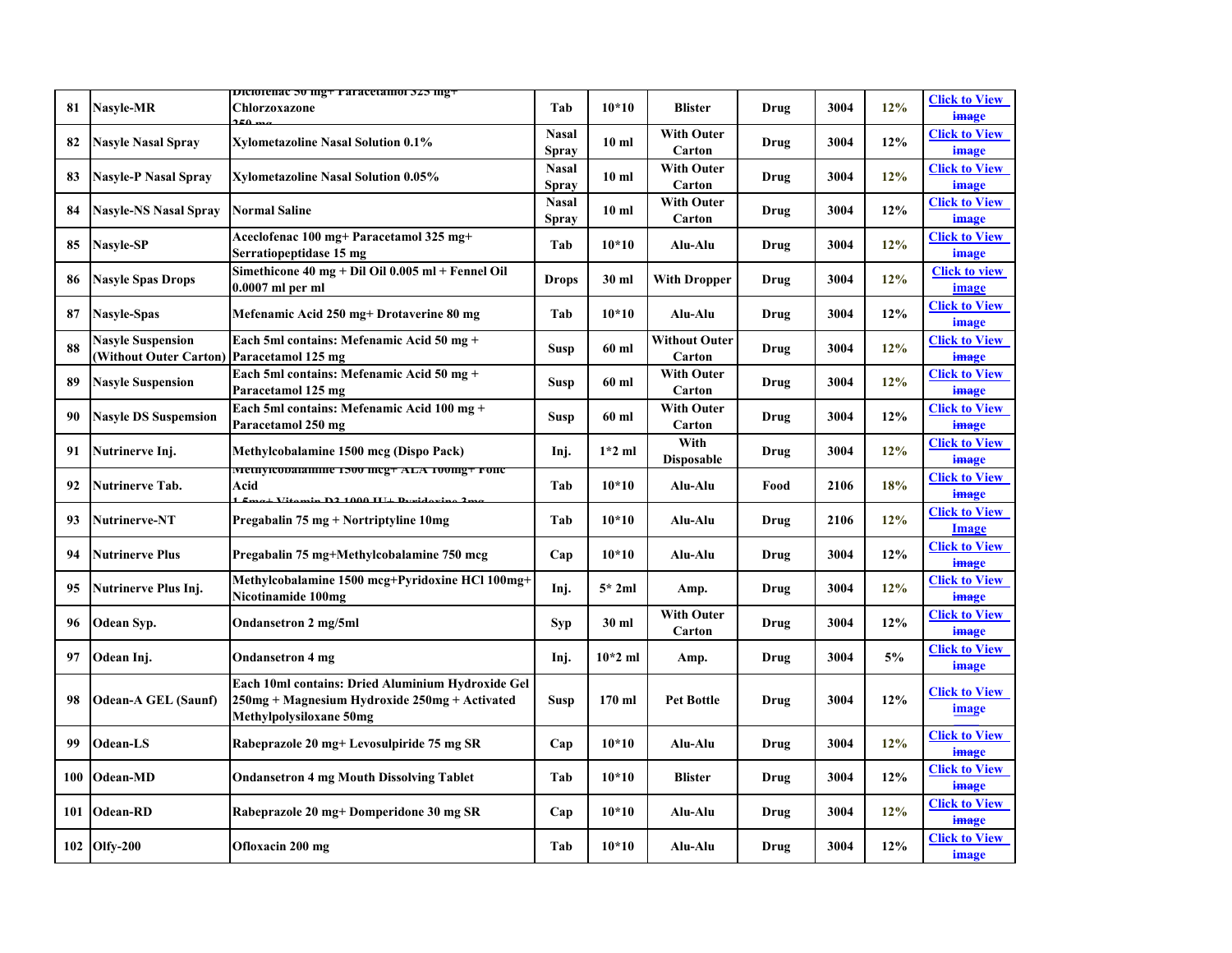| 103 | Omeserb-20                      | <b>Omeprazole 20mg Capsules</b>                                                                                           | Cap             | $10*10$          | Alu-Alu                                   | Drug      | 3004 | 12%    |                                      |
|-----|---------------------------------|---------------------------------------------------------------------------------------------------------------------------|-----------------|------------------|-------------------------------------------|-----------|------|--------|--------------------------------------|
| 104 | Patric-40 Inj.                  | Pantoprazole 40 mg                                                                                                        | Inj.            | 1 Vial           | With WFI                                  | Drug      | 3004 | 12%    | <b>Click to View</b><br>image        |
| 105 | Patric-40                       | Pantoprazole 40 mg                                                                                                        | Tab             | $10*10$          | Alu-Alu                                   | Drug      | 3004 | 12%    | <b>Click to View</b><br>image        |
|     | 106 Patric-DSR                  | Pantoprazole 40 mg+ Domperidone 30 mg SR                                                                                  | Cap             | $10*10$          | Alu-Alu                                   | Drug      | 3004 | 12%    | <b>Click to View</b><br>image        |
| 107 | <b>Picoserb (Sugar Free)</b>    | <b>Sodium Picosulfate</b>                                                                                                 | Syp             | $100$ ml         | <b>Pet Bottle</b>                         | Drug      | 3004 | 12%    | <b>Click to View</b><br>Image        |
| 108 | <b>Provigo-SF</b>               | <b>Protein Powder (Sugar Free)</b>                                                                                        | Tin             | $200$ mg         | <b>Tin (Printed)</b>                      | Food      | 2106 | 18%    | <b>Click to View</b><br><b>Image</b> |
| 109 | <b>Rolnac Gel</b>               | Dicolenac Diethylanniie 1.10 %w/w eq.to Diciolenac<br>Sodium 1%w/w + Linseed Oil 10%w/w Methyl                            | Gel             | 30 gm            | <b>With Outer</b><br>Carton               | Drug      | 3004 | 12%    | <b>Click to View</b><br>image        |
| 110 | <b>Rolnac-P</b>                 | Aceclofenac 100 mg + Paracetamol 325 mg                                                                                   | Tab             | $10*10$          | <b>Blister</b>                            | Drug      | 3004 | 12%    | <b>Click to View</b><br>Image        |
| 111 | <b>Rolnac Roll-On</b>           | Ayurvedic Pain Killer Oil                                                                                                 | <b>Roll On</b>  | 50 ml            | <b>With Outer</b><br>Carton               | Ayurvedic | 3004 | 12%    | <b>Click to View</b><br>Image        |
|     | 112 Rydent Gum Paint            | Iodine 1%+ Potassium Iodide 1.2%+ Menthol<br>0.2%+Thymol $0.2%$ + Chloroform 0.25%+ Tannic<br>Acid                        | Gum<br>Paint    | 15 <sub>ml</sub> | <b>With Outer</b><br>Carton               | Drug      | 3004 | 12%    | <b>Click to View</b><br>Image        |
|     | 113 Rydent-KF Tooth Paste       | Potassium Nitrate 5% w/w + Sodium<br>Monofluorophosphate 0.7 % w/w                                                        | Gel             | 50 gm            | <b>With Outer</b><br>Carton               | Drug      | 3004 | $12\%$ | <b>Click to View</b><br><b>Image</b> |
|     | 114 Rydent Mouthwash            | Chlorhexidine Gluconate 0.2% v/v                                                                                          | Mouth<br>wash   | $100$ ml         | <b>In Unique</b><br><b>Squeeze Bottle</b> | Drug      | 3004 | 12%    | <b>Click to View</b><br><b>Image</b> |
| 115 | <b>Sacrogut Aqua</b>            | <b>Bacillius clausii Spores Susupension</b>                                                                               | Susp.           | $10*1*5m$        | <b>Mini Bottle</b>                        | Drug      | 3002 | 12%    | <b>Click to View</b><br>Image        |
|     | 116 Sacrogut Cap                | dachius (viesentricus 1 (vinnon + Clostriuium<br><b>Butricum 2</b>                                                        | Cap             | $10*10$          | <b>Aluminium</b><br>Foil                  | Drug      | 3004 | 12%    | <b>Click to View</b><br>Image        |
| 117 | <b>Sacrogut Sachet</b>          | Saccharomyces Boulardii 2.5 Billion + Racicadrotil<br>15mg + Zinc 10mg + Lactic Acid Bacillus 100Million<br><b>Spores</b> | <b>Sachet</b>   | $1*20$           | Sachet                                    | Food      | 2106 | 18%    | <b>Click to View</b><br>Image        |
|     | 118 Serista Gold Cap.           | Lycopene 10000 mcg+ Anti oxidants                                                                                         | Soft Gel<br>Cap | $10*1*10$        | <b>Blister Mono</b><br>Carton             | Food      | 2106 | 18%    | <b>Click to View</b><br><b>Image</b> |
| 119 | Serista Gold Susp.              | ∟усорене 2000 шсg⊤ імпінунаннну⊤ імпініннегаіз<br>$\ln$                                                                   | Susp.           | $200$ ml         | <b>With Outer</b><br>Carton               | Drug      | 3004 | 18%    | <b>Click to View</b><br><b>Image</b> |
| 120 | <b>Serista 4G</b>               | <del>Omega-3 rahiy adus + Green Tea Etract + Ginkgo</del><br><b>Biloba</b>                                                | Soft Gel<br>Cap | $10*10$          | <b>Blister Mono</b><br>Carton             | Food      | 2106 | 18%    | <b>Click to View</b><br>Image        |
| 121 | Serista MV Syp. (Sugar<br>Free) | Multivitamin Syp.                                                                                                         | Syp.            | $200$ ml         | <b>With Outer</b><br>Carton               | Food      | 2106 | 18%    | <b>Click to View</b><br>Image        |
| 122 | Teloze-40                       | Telmisartan 40 mg                                                                                                         | Tab             | $10*10$          | Alu-Alu                                   | Drug      | 3004 | 12%    | <b>Click to View</b><br>image        |
| 123 | <b>Teloze-AM</b>                | Telmisartan $40 \text{ mg} +$ and Amlodipine 5 mg                                                                         | Tab             | $10*10$          | Alu-Alu                                   | Drug      | 3004 | 12%    | <b>Click to View</b><br>image        |
|     | 124 Teloze-H                    | Telmisartan 40mg + Hydrochlorothiazide 12.5 mg                                                                            | Tab             | $10*10$          | Alu-Alu                                   | Drug      | 3004 | 12%    | <b>Click to View</b><br>image        |